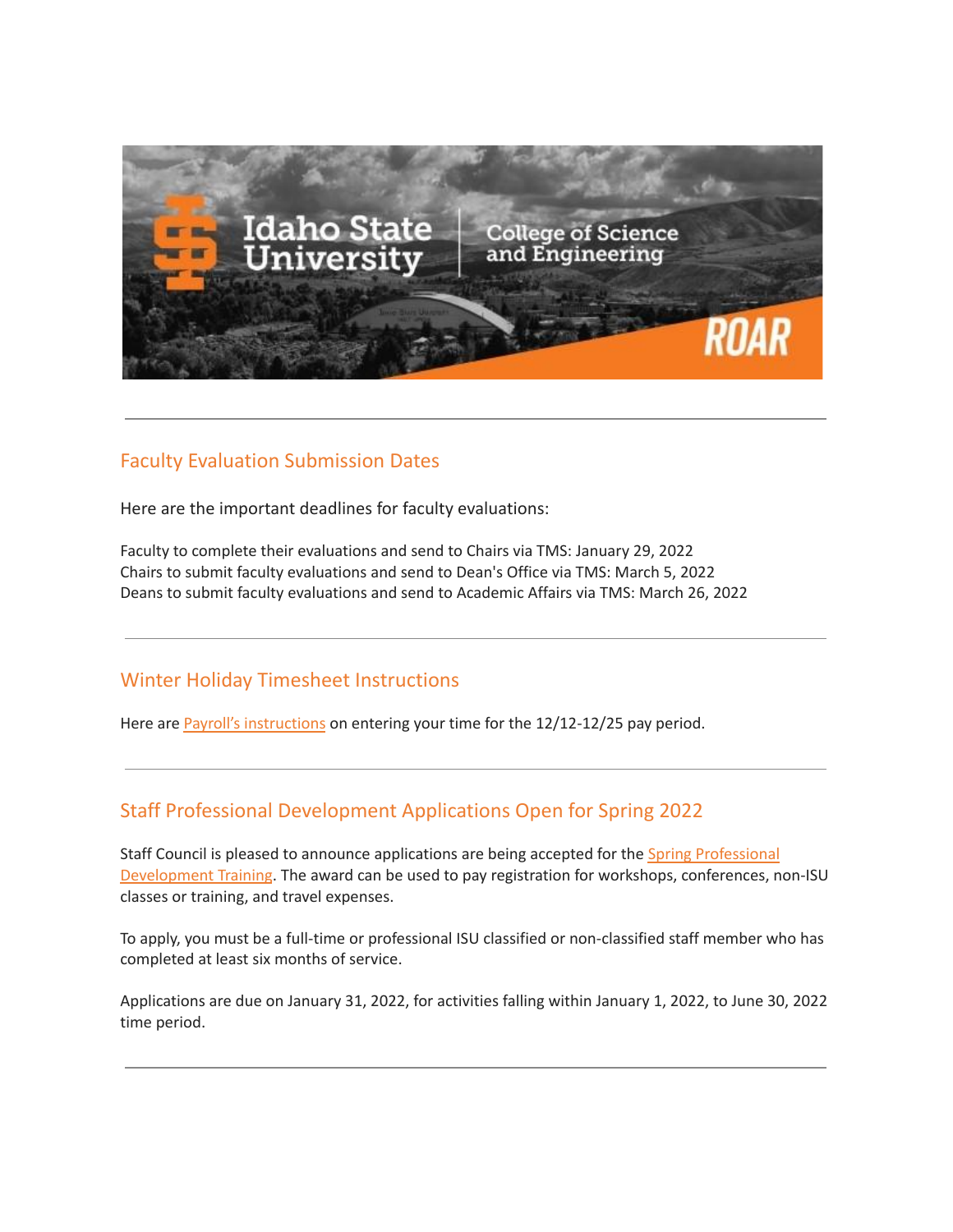## Basketball Players Wanted

Paul Bodily, Computer Science Assistant Professor, is looking to organize some CoSE pickup basketball games at Reed Gym. If you're interested in playing, please email Paul ([paulbodily@isu.edu\)](mailto:paulbodily@isu.edu) and fill out the [WhenIsGood](http://whenisgood.net/mmwx4rg) survey with the times that work best in your schedule. If you know of any students who may be interested, please extend the invite to them.

# Moodle Workshop Offered by Instructional Technology Resource Center

An online workshop for faculty new to using Moodle ISU to teach online is being offered through the Instructional Technology Resource Center (ITRC). The "Setting Sail with [Moodle](https://docs.google.com/forms/d/e/1FAIpQLSdJFGKro8x5N0mBHd428sq-UX80_jiNsl9wIgBiNYv0_yzlkA/viewform) ISU" workshop is a completely online, self-paced course that gives faculty the opportunity to learn about navigating Moodle ISU and a space to practice identifying and adding course components to their online course using Moodle tools. New faculty who will need to use Moodle ISU are encouraged to participate.

### Help Us Share Your Accomplishments!

The outstanding faculty, staff, and students in our college achieve many notable research and professional accomplishments. In addition, our departments regularly have newsworthy advancements. We want to make sure those stories are shared publicly. Here are a few ways you can provide a news tip to help get the word out.

- 1. Use this Story [Submission](https://www.isu.edu/news/story-form/) Form to send your news tip to the Office of Marketing and Communications.
- 2. Send an email to Logan McDougall ([loganmcdougall@isu.edu](mailto:loganmcdougall@isu.edu)) with a brief description of the news to be shared.
- 3. You are always welcome to create a draft story and submit it via the **Story [Submission](https://www.isu.edu/news/story-form/) Form** or send it to Logan. The Office of Marketing and Communications and Logan will coordinate to get the story finalized and distributed to the media outlets/platforms that will best tell the story.

| Dates to Remember |                                                                |  |  |  |
|-------------------|----------------------------------------------------------------|--|--|--|
| Dec. 18           | Commencement (August and December 2021 graduates)              |  |  |  |
| Dec. 21           | Late 8-week and full semester course grading closes at 5:00 pm |  |  |  |
| Jan. 10           | Spring classes begin                                           |  |  |  |